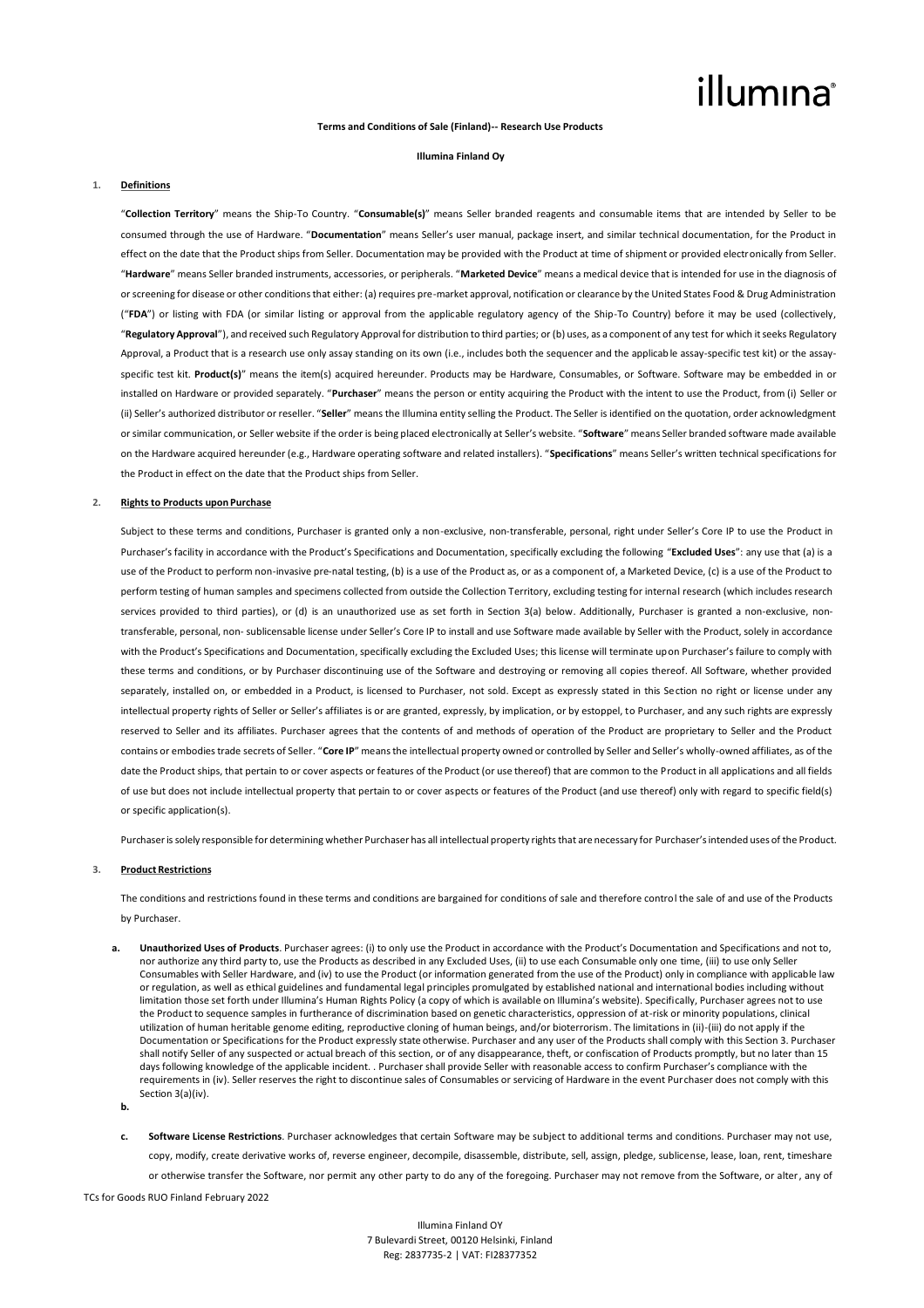the trademarks, trade names, logos, patent or copyright notices or markings, or add any other notices or markings to the Software. Purchaser may not (and may not attempt to) defeat, avoid, by-pass, remove, deactivate or otherwise circumvent any protection mechanisms in the Software including without limitation any such mechanism used to restrict or control the functionality of the Software.

**d. Third Party Code**. Purchaser acknowledges that certain Software may be subject to additional terms and conditions. To the extent third party code is included in Software and any term or condition of a third party license applicable to such third party code directly conflicts with the terms and conditions set forth herein, the applicable term(s) or condition(s) of that third party license will be applicable only to that third party code and only to the extent necessary to remove the conflict.

### **4. Regulatory**

The Product is labeled "For Research Use Only. Not for use in diagnostic procedures" or with a similar labeling statement. Purchaser acknowledges that (i) the Product has not been approved, cleared, or licensed by the United States Food and Drug Administration or any other regulatory entity whether foreign or domestic for any specific intended use, whether research, commercial, diagnostic, or otherwise, and (ii) Purchaser must ensure it has any regulatory approvals that are necessary for Purchaser's intended uses of the Product.

Illumina intends that its products be used only in a lawful and ethical manner. Purchaser agrees to comply with all applicable laws, regulations, and ethical guidelines promulgated by established national and international ethical bodies when using, maintaining, and disposing of the Product and the information generated from the use of the Product.

## **5. Limited Liability**

TO THE EXTENT PERMITTED BY LAW, IN NO EVENT SHALL SELLER OR ITS SUPPLIERS BE LIABLE TO PURCHASER OR ANY THIRD PARTY FOR COSTS OF PROCUREMENT OF SUBSTITUTE PRODUCTS OR SERVICES, LOST PROFITS, DATA OR BUSINESS, OR FOR ANY INDIRECT, SPECIAL, INCIDENTAL, EXEMPLARY, CONSEQUENTIAL, OR PUNITIVE DAMAGES OF ANY KIND ARISING OUT OF OR IN CONNECTION WITH, WITHOUT LIMITATION, THE SALE OF THE PRODUCT, ITS USE, SELLER'S PERFORMANCE OR ANY OF THESE TERMS AND CONDITIONS, HOWEVER ARISING OR CAUSED AND ON ANY THEORY OF LIABILITY (WHETHER IN CONTRACT, TORT (INCLUDING NEGLIGENCE), STATUTORY DUTY, STRICT LIABILITY OR OTHERWISE).

TO THE EXTENT PERMITTED BY LAW, SELLER'S TOTAL AND CUMULATIVE LIABILITY TO PURCHASER OR ANY THIRD PARTY ARISING OUT OF OR IN CONNECTION WITH THESE TERMS AND CONDITIONS, INCLUDING WITHOUT LIMITATION, THE PRODUCT (INCLUDING USE THEREOF) AND SELLER'S PERFORMANCE, WHETHER IN CONTRACT, TORT (INCLUDING NEGLIGENCE), STATUTORY DUTY, STRICT LIABILITY OR OTHERWISE, SHALL IN NO EVENT EXCEED THE AMOUNT PAID TO SELLER FOR THE PARTICULAR PRODUCT CONTAINED IN THE PARTICULAR ORDER THAT DIRECTLY CAUSED THE LIABILITY.

NOTHING IN THESE TERMS AND CONDITIONS WILL EXCLUDE OR LIMIT EITHER PARTY'S LIABILITY FOR DEATH OR PERSONAL INJURY ARISING FROM THAT PARTY'S WILLFUL MISCONDUCT OR NEGLIGENCE, LIABILITY ARISING FROM A PARTY'S FRAUDULENT MISREPRESENTATION, VIOLATIONS OF A PARTY'S INTELLECTUAL PROPERTY RIGHTS, OR FOR ANY OTHER MATTER IN RESPECT OF WHICH LIABILITY CANNOT LAWFULLY BE LIMITED OR EXCLUDED.

### **6. Limitations on Warranties**

TO THE EXTENT PERMITTED BY LAW AND SUBJECT TO THE EXPRESS PRODUCT WARRANTY MADE IN THESE TERMS AND CONDITIONS SELLER MAKES NO (AND EXPRESSLY DISCLAIMS ALL) WARRANTIES, EXPRESS, IMPLIED OR STATUTORY, WITH RESPECT TO THE PRODUCT, INCLUDING WITHOUT LIMITATION, ANY IMPLIED WARRANTY OF MERCHANTABILITY, SATISFACTORY QUALITY, FITNESS FOR A PARTICULAR PURPOSE, NONINFRINGEMENT, OR ARISING FROM COURSE OF PERFORMANCE, DEALING, USAGE OR TRADE. WITHOUT LIMITING THE GENERALITY OF THE FOREGOING, SELLER MAKES NO CLAIM, REPRESENTATION, OR WARRANTY OF ANY KIND AS TO THE UTILITY OF THE PRODUCT FOR PURCHASER'S INTENDED USES.

### **7. Product Warranty**

All warranties are personal to the Purchaser and may not be transferred or assigned to a third-party, including an affiliate of Purchaser. All warranties are facility specific and do not transfer if the Product is moved to another facility of Purchaser, unless Seller conducts such move. The warranties described in these terms and conditions exclude any stand-alone third party goods that may be acquired or used with the Products.

- **a. Warranty for Consumables**. Seller warrants that Consumables, other than custom Consumables, will conform to their Specifications until the later of (i) 3 months from the date of shipment from Seller, or (ii) any expiration date or the end of the shelf-life pre-printed on such Consumable by Seller, but in either event, no later than 12 months from the date of shipment. With respect to custom Consumables (i.e., Consumables made to specifications or designs made by Purchaser or provided to Seller by, or on behalf of, Purchaser), Seller only warrants that the custom Consumables will be made and tested in accordance with Seller's standard manufacturing and quality control processes. Seller makes no warranty that custom Consumables will work as intended by Purchaser or for Purchaser's intended uses.
- **b. Warranty for Hardware**. Seller warrants that Hardware, other than Upgraded Components, will conform to its Specifications for a period of 12 months after its shipment date from Seller unless the Hardware includes Seller provided installation in which case the warranty period begins on the date of installation or 30 days after the date the Hardware was delivered, whichever occurs first ("**Base Hardware Warranty**"). "**Upgraded Components**" means Seller provided

TCs for Goods RUO Finland February 2022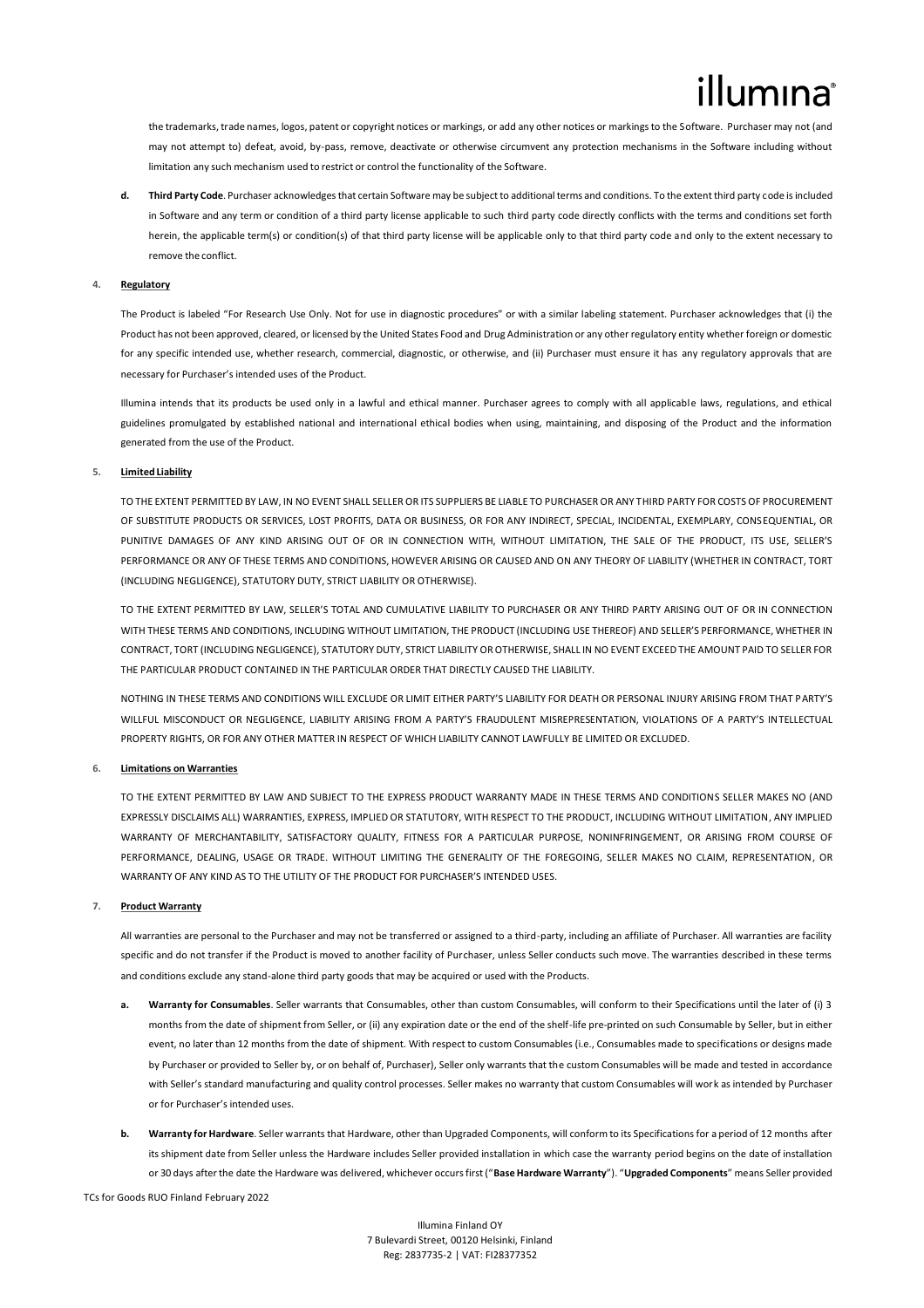components, modifications, or enhancements to Hardware provided pursuant to the Base Hardware Warranty. Seller warrants that Upgraded Components will conform to their Specifications for a period of 90 days from the date the Upgraded Components are provided by Seller. Upgraded Components do not extend the Base Hardware Warranty unless the upgrade was conducted by Seller at Seller's facilities in which case the upgraded Hardware shipped to Purchaser comes with a new Base Hardware Warranty.

- **c. Exclusions from Warranty Coverage**. The foregoing warranties do not apply to the extent a non-conformance is due to (i) abuse, misuse, neglect, negligence, accident, improper storage, or use contrary to the Documentation or Specifications, (ii) use that is an Excluded Use, (iii) improper handling, installation, maintenance, or repair (other than if performed by Seller's personnel), (iv) unauthorized alterations, (v) Force Majeure events, or (vi) use with a third party's good (unlessthe Product's Documentation or Specifications expressly state such third party's good is for use with the Product).
- **d. Procedure for Warranty Coverage**. In order to be eligible for repair or replacement under this warranty Purchaser must (i) promptly contact Seller's support department to report the non-conformance, (ii) cooperate with Seller in confirming or diagnosing the non-conformance, and (iii) return the Product, transportation charges prepaid to Seller following Seller's instructions or, if agreed by Seller and Purchaser, grant Seller's authorized repair personnel access to the Product in order to confirm the non-conformance and make repairs.
- **e. Sole Remedy under Warranty**. Seller will, at its option, repair or replace non-conforming Product that is covered by this warranty, provided that Seller can reasonably identify and confirm such nonconformance. The warranty period for repaired or replaced Consumables is 90 days from the date of shipment, or the remaining period on the original Consumables warranty, whichever is later. Hardware may be repaired or replaced with functionally equivalent, reconditioned, or new Hardware or components (if only a component of Hardware is non-conforming). If the Hardware is replaced in its entirety, the warranty period for the replacement is 90 days from the date of shipment or the remaining period on the original Hardware warranty, whichever is later. If only a component is being repaired or replaced, the warranty period for such component is 90 days from the date of shipment or the remaining period on the original Hardware warranty, whichever ends later. The preceding states Purchaser's sole remedy and Seller's sole obligations under the warranty.

#### **8. Indemnification**

- **a. Indemnification by Seller**. Subject to these terms and conditions, including without limitation, the Exclusions to Seller's Indemnification Obligations (Section 8(b) below), the Conditions to Indemnification Obligations (Section 8(d) below), Seller shall (i) defend, indemnify and hold harmless Purchaser against any third-party claim or action alleging that the Product when used in accordance with these terms and conditions infringes the valid and enforceable intellectual property rights of a third party, and (ii) pay all settlements entered into, and all final judgments and costs (including reasonable legal fees) awarded against Purchaser in connection with such infringement claim. If the Product or any part thereof, becomes, or in Seller's opinion may become, the subject of an infringement claim, Seller shall have the right, at its option, to (A) procure for Purchaser the right to continue using the Product, (B) modify or replace the Product with a substantially equivalent non-infringing substitute, or (C) require the return of the Product and terminate the rights, license, and any other permissions provided to Purchaser with respect to the Product and refund to Purchaser the depreciated value (as shown in Purchaser's official records) of the returned Product at the time of such return; provided that, no refund will be given for used-up or expired Consumables. This Section states the entire liability of Seller for any infringement of third party intellectual property rights.
- **b. Exclusions to Seller Indemnification Obligations**. For the avoidance of doubt, Seller has no obligation to defend, indemnify or hold harmless Purchaser for any infringement claim to the extent such infringement arises from: (i) use of the Product in any manner or for any Excluded Use, (ii) use of the Product in any manner not in accordance with the rights expressly granted to Purchaser under these terms and conditions, (iii) use of the Product in combination with any third party products, materials, or services (unless the Product's Documentation or Specifications expressly state such third party's good is for use with the Product), (iv) use of the Product to perform any assay or other process not supplied by Seller, (v) Seller's compliance with specifications or instructions forsuch Product furnished by, or on behalf of, Purchaser, or (vi) Purchaser's breach of any of these terms and conditions, (vii) use of stand-alone third party goods that may be acquired or used with the Products (each of (i) – (vii), is referred to as an "**Excluded Claim**").
- **c. Indemnification by Purchaser**. Purchaser shall defend, indemnify and hold harmless Seller, its affiliates, their non-affiliate collaborators and development partners that contributed to the development of the Product, and their respective officers, directors, representatives and employees against any claims, liabilities, damages, fines, penalties, causes of action, and losses of any and every kind (including reasonable legal fees), including without limitation, personal injury or death claims, and infringement of a third party's intellectual property rights, resulting from, relating to, or arising out of any Excluded Claim.
- **d. Conditions to Indemnification Obligations**. The parties' indemnification obligations are conditioned upon the party seeking indemnification (i) promptly notifying the other party in writing of such claim or action, (ii) giving the other party exclusive control and authority over the defense and settlement of such claim or action, (iii) not admitting infringement of any intellectual property right without prior written consent of the other party, (iv) not entering into any settlement or compromise of any such claim or action without the other party's prior written consent, and (v) providing reasonable assistance to the other party in the defense of the claim or action; provided that, the indemnifying party reimburses the indemnified party for its reasonable out-of-pocket expenses incurred in providing suchassistance.

# **9. Payment Terms**

TCs for Goods RUO Finland February 2022 Seller will invoice upon shipment. Subject to Seller's credit review of Purchaser (following which Seller shall inform Purchaser of applicable payment terms), all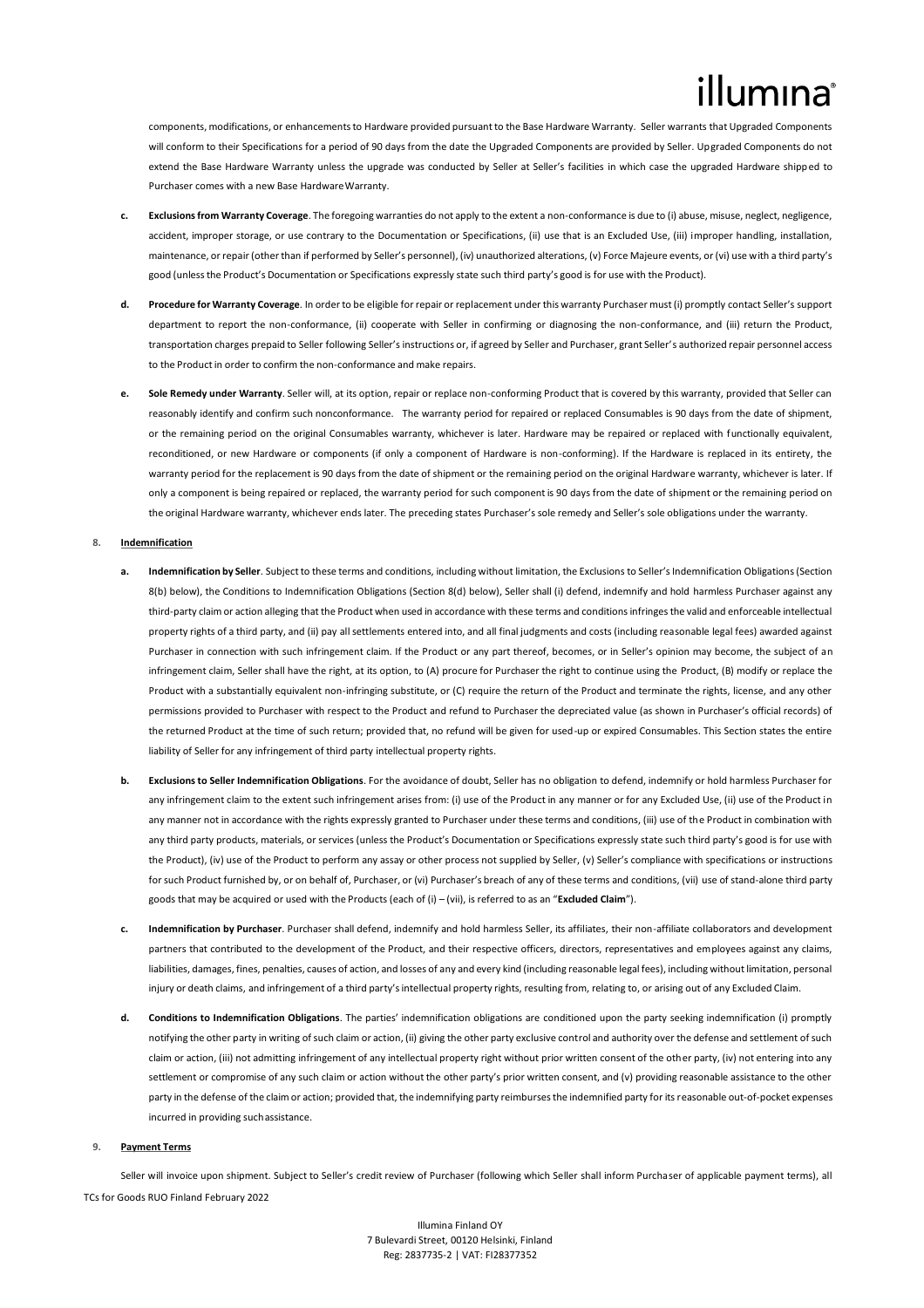payments are due within 30 days of the date of the invoice. All amounts due shall be paid in the currency found on the invoice. If payment is made by wire or other electronic funds transfer, Purchaser is solely responsible for any bank or other fees charged, and will reimburse Seller for any such fees. If any payment is not made by the due date Seller may exercise all rights and remedies available by law.

Purchaser shall pay for all costs (including reasonable attorneys' fees) incurred by Seller in connection with the collection of late payments. Each purchase order is a separate, independent transaction, and Purchaser has no right of set-off against other purchase orders or other transactions with Seller. Seller will determine payment terms on a per-order basis and may modify credit terms in its discretion. Any amounts not paid when due will accrue interest at the rate of 8% above the rate published by the European Central Bank, per month, or the maximum amount allowed by law, if lower.

#### **10. Shipping Terms; Title and Risk of Loss**

Unless otherwise set forth in writing by Seller or otherwise agreed between the parties, all shipments are made DDP (Incoterms 2020) at the address designated by Purchaser at the time of ordering. In all cases, title (except for Software and third-party software) and risk of loss transfers to Purchaser when Product is made available at such address.

### **11. Taxes**

Purchaser agrees that any applicable sales, use, excise, VAT (value added tax), GST (goods and services tax), withholding and other taxes will be calculated based on both the tax rates in effect on the date of shipment and the ship to address for the Product. Any amounts for tax listed on a quotation, if any, are for reference purposes only and are not binding on Seller. All prices and other amounts payable to Seller are exclusive of and are payable without deduction for any taxes, customs duties, tariffs or charges hereafter claimed or imposed by any governmental authority upon the sale of Product, all of which will be paid by Purchaser. In the event Seller is required by law or regulation to pay any such tax, duty or charge, such amount will be added to the purchase price or subsequently invoiced to the Purchaser.

## **12. General**

- Applicability of Terms and Conditions. These terms and conditions exclusively govern the ordering, purchase, supply, and use of Product, and override any conflicting, amending and/or additional terms contained in any purchase orders, invoices, or similar documents all of which are hereby rejected and are null and void. Seller's failure to object to any such terms shall not constitute a waiver by Seller, nor constitute acceptance by Seller of such terms and conditions. Third party products may be subject to additional terms and conditions.
- **b. Order Changes/Cancellations.** Orders for Products may not be changed or cancelled once placed.
- Governing Law. The governing law of these terms and conditions shall be the substantive law of Finland. Seller and Purchaser agree that the United Nations Convention on Contracts for the International Sale of Goods shall not apply to these terms and conditions, including any terms in theDocumentation.
- **d. Arbitration**. Each Party irrevocably agrees that, any dispute, claim or controversy arising out of or relating to the breach, termination, enforcement, interpretation or validity of these terms and conditions, shall be determined by confidential binding arbitration conducted in the English language, to be held in London, England before one arbitrator appointed under the rules of the London Court of International Arbitration ("**Rules**") and administered under the Rules, which are deemed to be incorporated by reference into this clause. In all cases of arbitration each party shall bear its own costs and expenses and an equal share of the arbitrator's and administrator's fees of arbitration; neither party nor an arbitrator may disclose the existence, content, or results of any arbitration without the prior written consent of both parties, unless required by law; the decision of the arbitrator shall be final and binding on the parties, provided that, the arbitrator shall not have the authority to alter any explicit provision of these terms and conditions; judgment on the award may be entered in any court having jurisdiction. This clause shall not preclude the parties from seeking provisional remedies in aid of arbitration from a court of appropriate jurisdiction. Notwithstanding anything herein to the contrary, any claims or causes of action involving infringement, validity, or enforceability of a party or its affiliate's intellectual property rights are not subject to this arbitration clause.
- **e. Representations and Warranties**. Purchaser is not an authorized dealer, representative, reseller, or distributor of any of Seller's, or its affiliates', products or services. Purchaser represents and warrants that it (i) is not purchasing the Product on behalf of a third party, (ii) is not purchasing the Product in order to resell or distribute the Product to a third party, (iii) is not purchasing the Product in order to export the Product from the country into which Seller shipped the Product pursuant to the ship-to address designated by Purchaser at the time of ordering ("**Ship-To Country**"), and (iv) will not export the Product out of the Ship-To Country.
- **f. Remedies for Breach**. In addition to any remedies specified elsewhere under these terms and conditions, and any remedies available to Seller under law or in equity, in the event Purchaser breaches these terms and conditions, including without limitation Sections 2-4, Seller may do any, all, or any combination of the following: (i) cease performance, including without limitation, cease further shipments of Product, (ii) terminate the rights granted to Purchaser pursuant to Section 2 (Rights to Product Upon Purchase), (iii) terminate any service contracts then in effect for affected Product, (iv) terminate any remaining product warranty for the affected Product, or (v) require Purchaser to immediately pay any unpaid invoices.
- **g. Service Contracts**. If a Seller extended service contract for Hardware is being provided, then Seller's standard terms and conditions for such service contract

TCs for Goods RUO Finland February 2022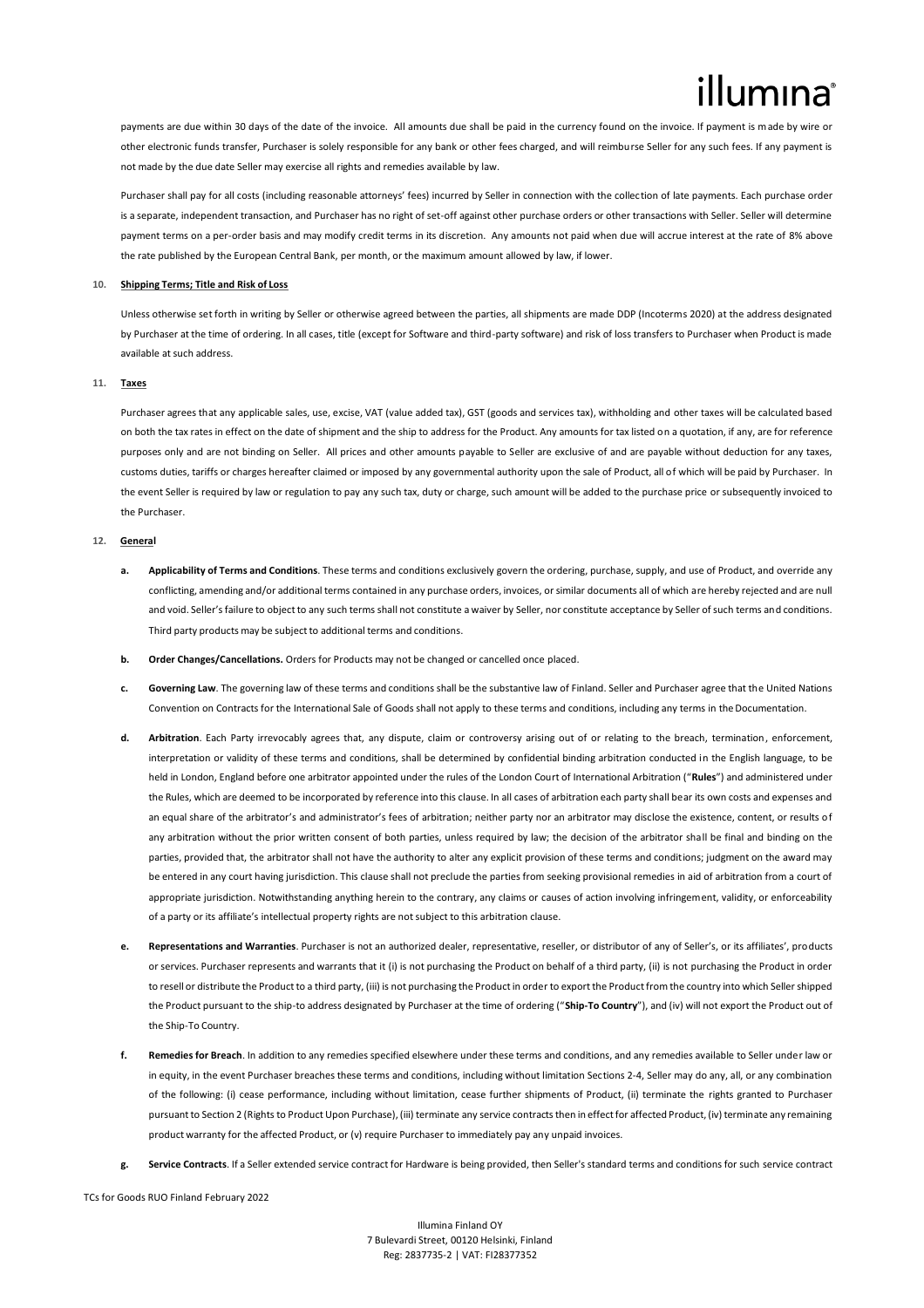# illumına

shall exclusively govern such extended service contract. Purchaser agrees that all service contracts are both personal to Purchaser and facility specific: services contracts cannot be transferred to a third party and may not be transferred to a new facility if the Hardware is relocated.

- **h. Future Products**. Any future products and/or services ("Unreleased Products") are subject to new part numbers, pricing, and specifications and the acquisition of Product hereunder is not in reliance on the availability of any Unreleased Products.
- **i. Seller Affiliates**. Any actions or rights that may be performed or exercised by Seller may be performed or exercised by Seller itself or by any of its affiliates. By way of non-limiting example, Seller's affiliates may carry outshipment, servicing, invoicing and receipt of payment.
- **j.** Force Majeure. Seller is not responsible for any failure to perform or delay attributable in whole or in part to any cause beyond its reasonable control, including but not limited to acts of God, fire, flood, tornado, earthquake, hurricane, lightning, government actions, actual or threatened acts of war, terrorism, civil disturbance or insurrection, sabotage, labor shortages or disputes, failure or delay in delivery by Seller's suppliers or subcontractors, transportation difficulties, shortage of energy, raw materials or equipment, or Purchaser's fault or negligence. In the event of any such delay the delivery date shall be deferred for a period equal to the time lost by reason of thedelay.
- **k. Notices**. Any notice required or permitted shall be in writing and shall be deemed received when (i) delivered personally; (ii) 5 days after having been sent by registered or certified mail, return receipt requested, postage prepaid (or 10 days for international mail); or (iii) 1 day after deposit with a commercial express courier that provides written verification ofreceipt.
- **l. Seller Information**. Seller may maintain and use a database of orders and account information pertaining to Purchaser for purposes of order processing, maintaining records, assisting with future orders of Purchaser, and compliance with applicable laws and regulations. Purchaser may not disclose any financial terms of this transaction to any third party without the prior written consent of the Seller, except as (and only to the extent) required by securities or other applicable law. Purchaser grants to Seller a non-exclusive, fully paid-up, royalty-free, worldwide, irrevocable, perpetual right and license, with the right to sublicense, to use and commercialize in any mannersuggestions, ideas or comments provided by Purchaser to Seller related to the Products.
- **m. Export Compliance**. The Products, any related technology, or information provided to Purchaser may be subject to restrictions and controls imposed by United States export control laws and regulations and other countries' applicable export control laws and regulations. Notwithstanding anything to the contrary in these terms and conditions, Purchaser agrees not to export, re-export, transfer, distribute, release, or use the Products, any related technology, or information sold to Purchaser into, any country or to any person or entity, or in any manner, in violation of such controls or any other laws, rules or regulations of any country, state or jurisdiction.
- **n. Healthcare Law Compliance**. Purchaser acknowledges and agrees that as a healthcare company, Seller, and Seller's affiliates, may be required by applicable law and regulation ("Healthcare Laws") to disclose the existence of these terms and conditions, the terms herein including financial terms, and the subject matter (e.g., the U.S. Sunshine Act, and state and foreign equivalents). Seller agrees it, and its affiliates, will disclose the least amount of information as possible in order to comply with such HealthcareLaws.
- **o. Publicity**. Purchaser agreesthat it shall not issue any press release or make any public statementregarding acquisition of the Products, without prior written approval from Seller, which approval shall not be unreasonably withheld or delayed.
- **p. Waste Electrical and Electronic Equipment (WEEE) and Waste Industrial Batteries and Accumulators (WIBA) Compliance**. The Purchaser shall exclusively finance the collection and delivery of WEEE and WIBA to the recycler's address specified by the Seller, as required by the Directive 2002/96/EC and applicable national law. This clause applies to all new electrical and electronic equipment (EEE) put on the market by the Seller after 13 August 2005 (known as new WEEE), as well as all EEE put on the market before 13 August 2005 (known as historic WEEE) which becomes waste as a result of a purchase of new EEE from the Seller after August 2005. If the Purchaser resells the EEE to a customer, the Purchaser will ensure that this clause in its entirety is included in the contractual arrangements governing the sale to the customer. The Purchaser agrees to indemnify and keep indemnified and hold harmless the Seller and ENVIRON (as the operator of B2BWEEE- Scheme) from and against all costs and expenses which ENVIRON or the Seller incurs or suffers, as a result of a direct or indirect breach or negligent performance or failure in performance by the Purchaser of its obligations in this clause. For further information, please contact your local Illumina sales representative.
- TCs for Goods RUO Finland February 2022 **q. Miscellaneous**. Except as expressly stated in these terms and conditions, no right or license under any of Seller, or Seller's affiliates, intellectual property rights is or are granted expressly, by implication, or otherwise. All references to days mean calendar days unless specifically stated otherwise. To the extent permitted by law, Seller may cease performance (including cancellation of any order outstanding) immediately without liability to Purchaser if Purchaser becomes the subject of a petition for winding up of the Purchaser or any proceeding relating to insolvency, receivership, administrative receivership, liquidation, company voluntary arrangement or scheme of arrangement with its creditors. These terms and conditions, including any terms and conditions in the Documentation, represent the entire agreement between the parties regarding the subject matter hereof and supersede all prior discussions, communications, agreements, and understandings of any kind between the parties. The parties acknowledge and agree that by entering into these terms and conditions, they do not rely on any statement, representation, assurance or warranty of any person or entity other than as expressly set out in these terms and conditions. Each party agrees that it shall have no right or remedy in respect of any statement, representation, assurance or warranty (whether made negligently or innocently) other than as expressly set out in these terms and conditions. No amendment to these terms will be effective unless made in writing signed by both parties. No

Illumina Finland OY 7 Bulevardi Street, 00120 Helsinki, Finland Reg: 2837735-2 | VAT: FI28377352